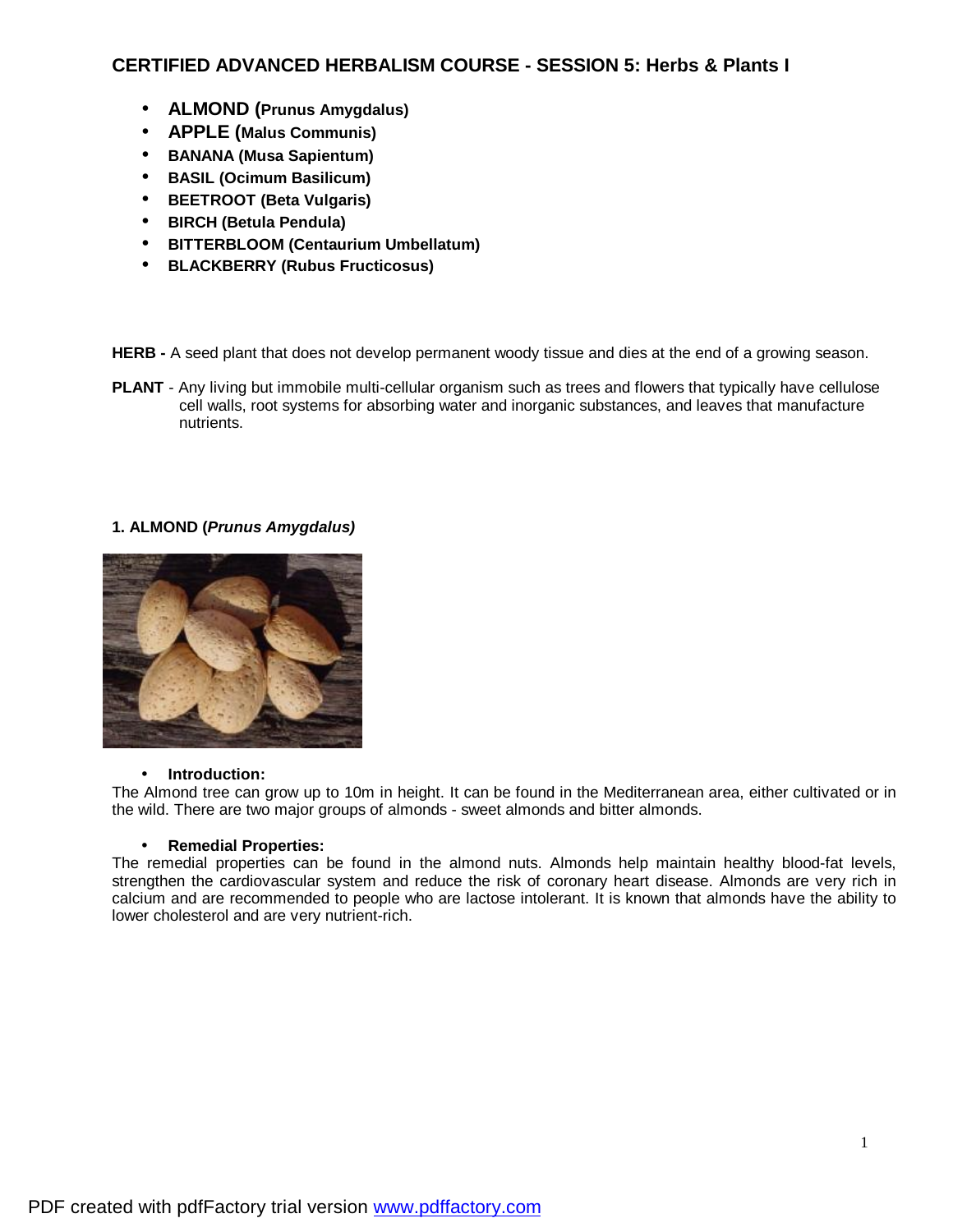## **2. APPLE** *(Malus Communis)*



#### • **Introduction:**

The apple tree can grow up to 10m in height. The foliage is very wide and uneven in shape. Its leaves are eggshaped or heart-shaped and jagged. The fruit of the apple tree vary in size depending on the variety, but typically can range from 3-4cm in diameter to over 10cm in diameter. Again, depending on the variety its taste can vary from sour, bitter to very sweet. The blooming period is from April to May.

#### • **Remedial properties:**

The vitamin C in apples helps to boost the body's own immune defenses. Apple is also rich in pectin, which can help to lower cholesterol. Fresh apples also contain the anti-cancer agent chlorogenic acid, which blocks the formation of the disease. Apples also help to clear a blocked nose and sinuses of catarrh. It is recommended that apples should be eaten first thing in the morning or last thing at night.

Apple cider vinegar is the product of apples which has many remedy qualities, and when mixed with honey and water makes an excellent refreshing drink.

# • **Remedy For Anemia:**

## **Ingredients:**

One apple ½ a lemon 1 tablespoon of honey 1 teaspoon of cranberry juice

**Step 1:**  Grate one apple

**Step 2:**  Pour the juice of ½ a lemon over it

**Step 3:**  Add 1 tablespoon of honey

**Step 4:**  Add 1 teaspoon of cranberry juice

**Step 5:** 

Mix everything together

This mixture should be consumed on an empty stomach, preferably first thing in the morning.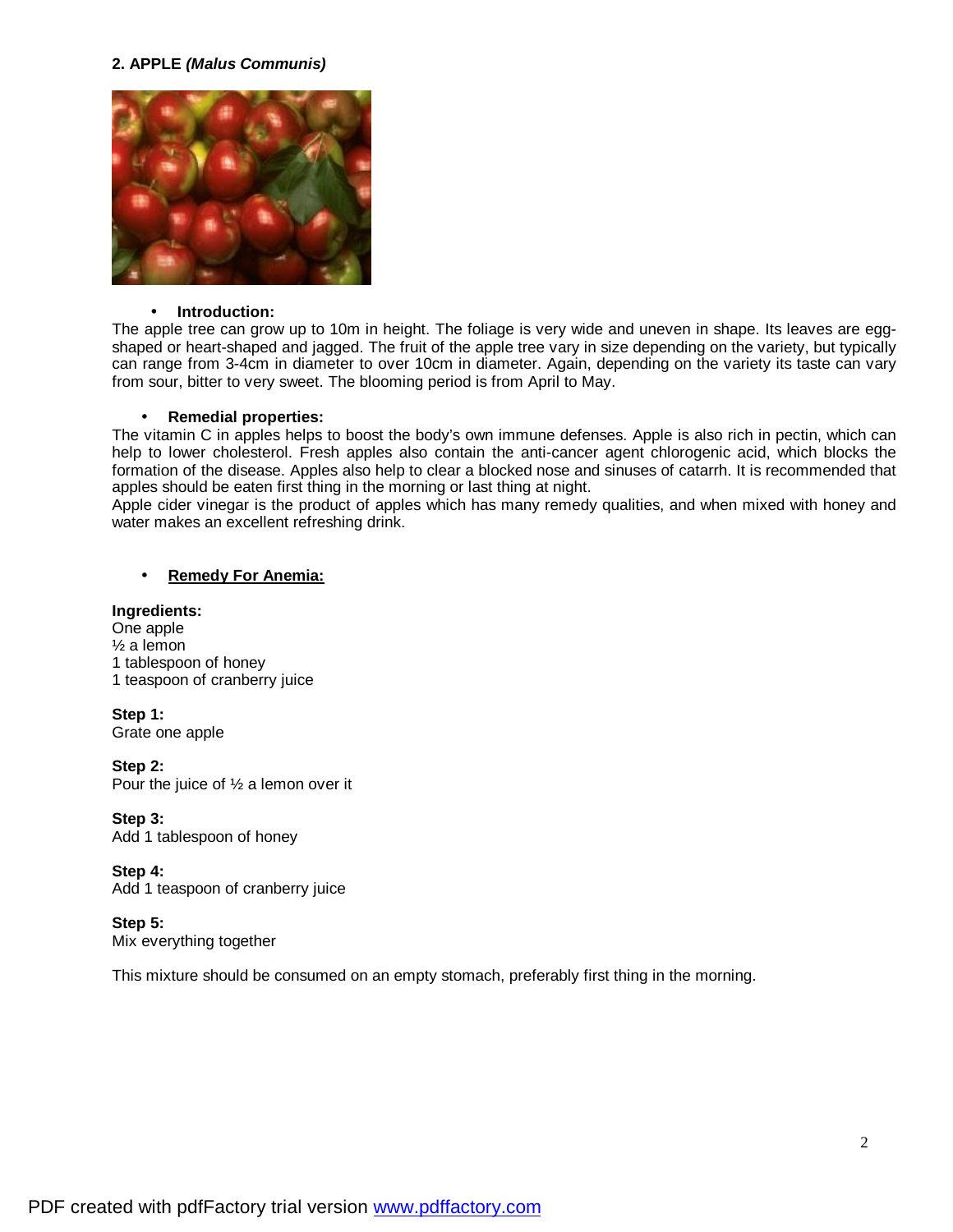# • **Apple Flowers Herbal Tea**

## **Ingredients:**

10g of apple tree flowers 250ml of water (previously boiled and cooled down) 1 tablespoon of honey 1 lemon

# **Step 1:**

Pour 2.5dl of water into a pan

# **Step 2:**

Add 1 tablespoon of honey and the juice from 1 lemon into the water and boil for 5 minutes.

# **Step 3:**

Pour this mixture over 10g of apple tree flowers and leave it covered for 15 minutes.

### **Step 4:**

Strain it through a sieve and add more honey as a sweetener, if required.

This herbal tea can be used for strengthening the heart and lungs. It can also be used for regulating the digestive system and easing coughs and sneezing.

### **3. BANANA** *(Musa Sapientum)*



#### • **Introduction:**

The banana tree is native to India and Sri Lanka. It is a perennial herb that grows up to 3m in height. The banana tree could actually be described as a giant herb.

### • **Remedial properties:**

Banana contains potassium, which helps to lower high blood pressure and prevent strokes. Banana is a very good source of fiber and also contains a large amount of vitamin B6 and vitamin C. It also contains a chemical compound called bufotenine, which stimulates the brain to increase ones sense of happiness and self-confidence. It is recommended to eat a few bananas if you feel down or depressed. It is also known that the high carbohydrate content encourages the production of serotonin, a "feel good" chemical.

To ease the pain caused by a burn, place a strip of the skin of the banana on the burn (inner side down). Overripe bananas are also an effective laxative.

### **Warning:**

Do not eat bananas or any banana based products if you are taking antidepressants.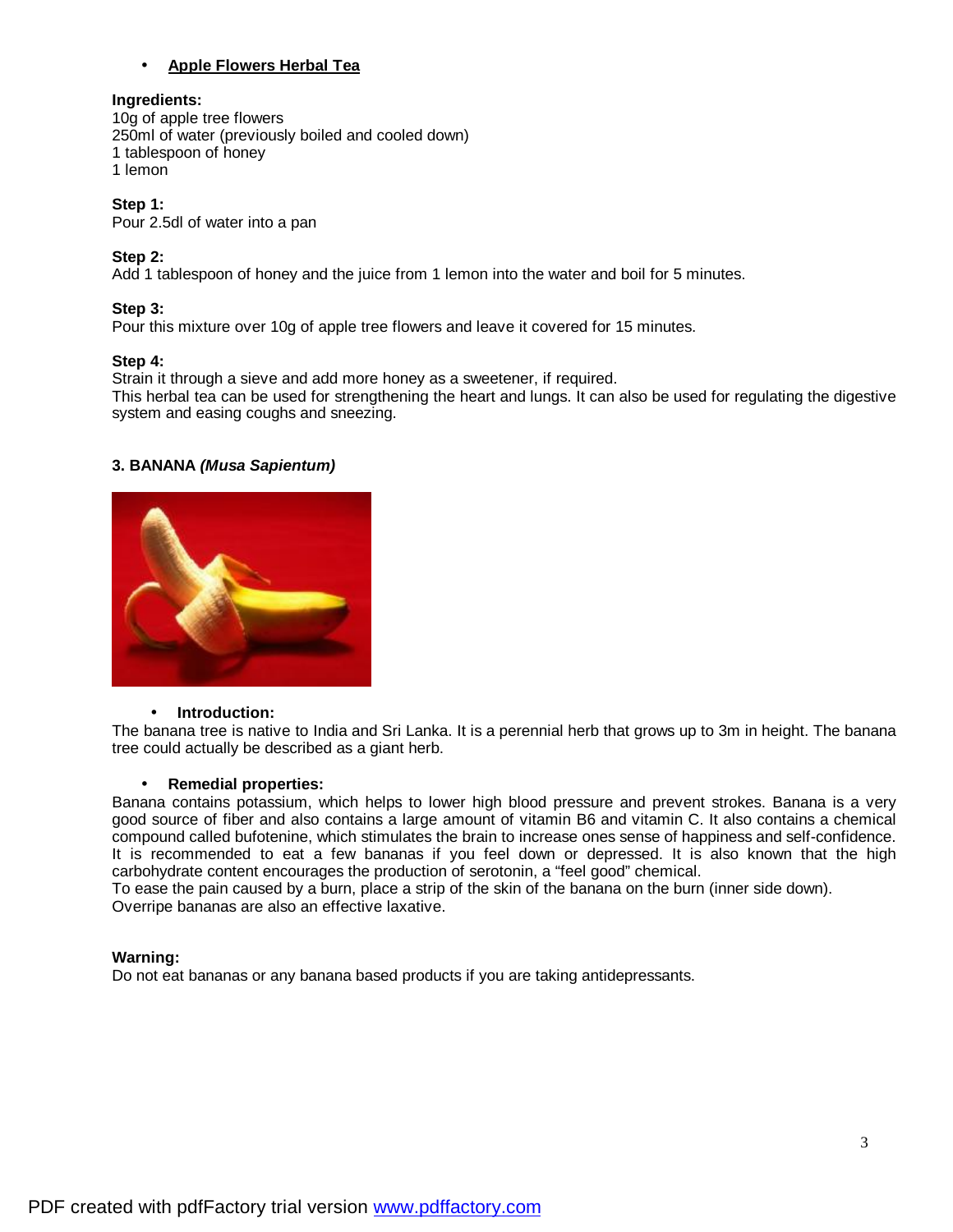### **4. BASIL (***Ocimum Basilicum)*



#### • **Introduction:**

Basil is an aromatic herb that grows 30-40cm in height. Its leaves are egg shaped with pointed ends and its flowers are white, pink and purple in color.

The origin of basil is India. It is also known to have been used in ancient Egypt 5500 years ago. Monks brought it to Europe in the  $12<sup>th</sup>$  century.

Basil is very sensitive to low temperatures and watering with cold water can damage the plant. Basil can be cultivated externally in gardens (mainly in Southern Europe) and also internally in the form of potted plants.

#### • **Remedial properties:**

The whole plant can be used to prepare various natural remedies. Basil has digestive, sedative, anti-spasmodic and anti-inflammatory properties. Also basil is effective in fighting infections. Basil also can be helpful in easing migraines and in some instances, insomnia.

Herbal tea made from basil should be taken three times a day, after meals, to deal with the complaints listed above. In addition to this, a few drops of the sap from the leaves helps with earache. The powdered dried leaves make a snuff, which helps to clear nasal passages and restores the sense of smell.

Basil can also be used to prepare gargling water to help cure mouth ulcers and gum problems.

Basil is also used in everyday cooking as an addition to casseroles, cooking vegetables and for the preparation of various soups etc. One or two basil leaves are generally enough for any meal. The classic Italian pasta sauce "pesto" is made from basil.

### • **PESTO Sauce**

### **Ingredients:**

4 tablespoons of chopped basil 2 tablespoons of ground walnuts 1/2 tablespoon of finely chopped walnuts (optional) 2-3 garlic cloves crushed (not chopped) 2-3 tablespoons of grated hard cheese (Parmesan or similar) 5-6 tablespoons of olive oil (not extra virgin)

2 tablespoons of melted clear butter

### **Step 1.**

Mix together basil, nuts and garlic. Use force to pound together all ingredients in one homogenous mass.

### **Step 2.**

Add grated cheese and mix thoroughly.

### **Step 3.**

Mix the butter and olive oil sufficiently to ensure they do not separate.

### **Step 4.**

Add the mixture of butter and olive oil very slowly, while ensuring to continuously mix. Blend thoroughly. Pesto can be served cold or warm. Store in a dry and cold place.

### **Warning:**

It is not advisable for pregnant women, children and newborn babies to use basil.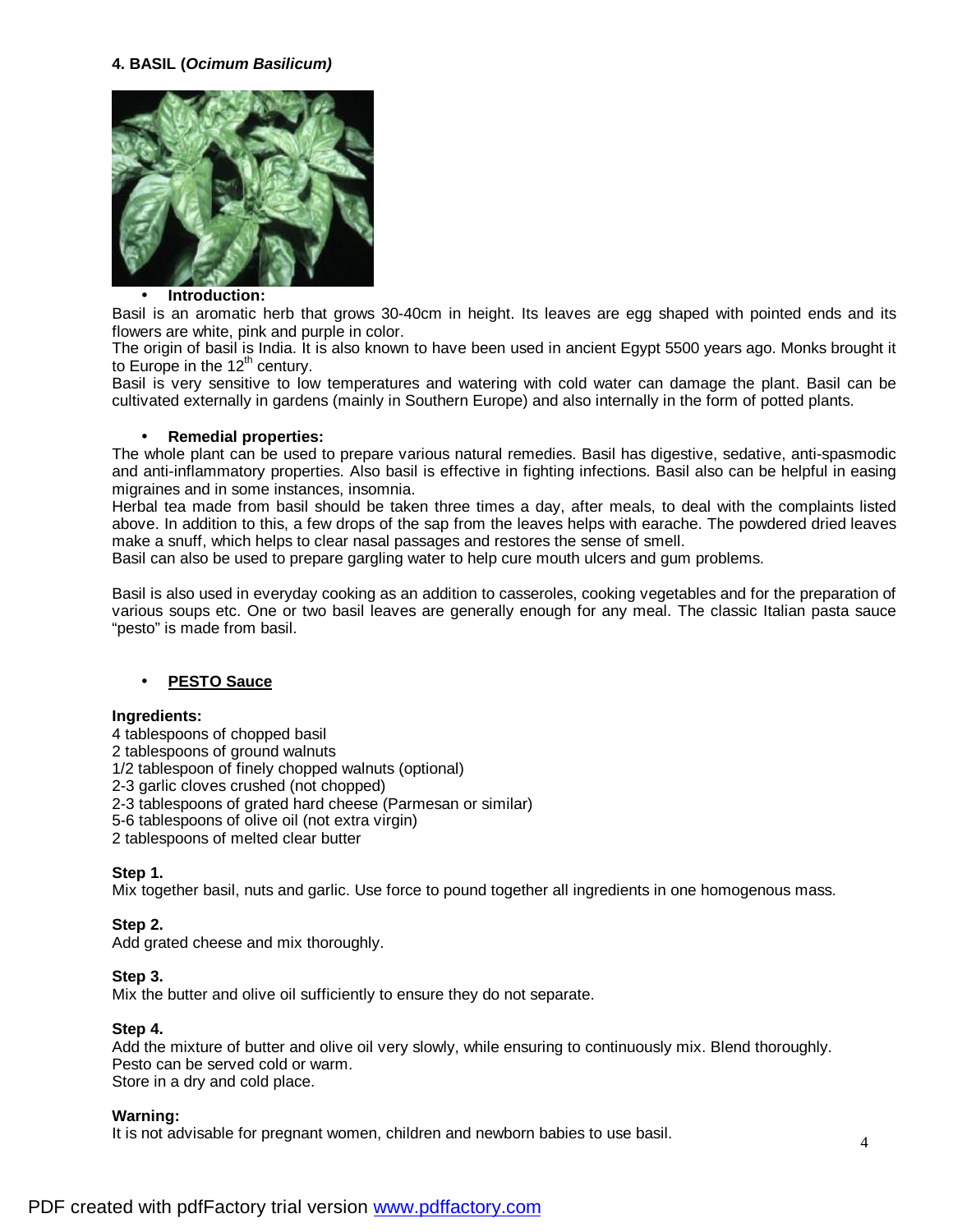# **5. BEETROOT (***Beta Vulgaris)*



#### • **Introduction:**

The origin of beetroot is the Mediterranean coast, but it could be grown in almost any part of Europe. This vegetable is one of the most useful and healthiest in our diet. It is very easily digested, packed with vitamins and minerals and can be used as often as we like. In addition to being rich in vitamins and carbohydrates, beetroot contains almost all the minerals important to the human diet i.e. calcium, potassium, phosphor, iron, iodine, copper, lithium, bromine, etc.

#### • **Remedial properties:**

The remedial properties in a beetroot are contained in the root. By boiling beetroot, many of the remedial properties are lost, so the best way to use beetroot is to make juice from the raw vegetable.

Beetroot has a high concentration of vitamins B1, B2, C and B12. It should be noted that vitamin B12 is extremely rare in vegetables and therefore beetroot can be a very important element in vegetarian diets.

Beetroot is very good for blood and it acts as an anti-carcinogen. It is also very effective in helping with brittle bones and in fighting arteriosclerosis. Additionally, beetroot has the ability to regulate blood pressure, reduce cholesterol and is very effective when used at the early stages of the flu.

Beetroot can also be used successfully to reduce tumors and to fight leukemia.

### • **Beetroot juice:**

## **Ingredients:**  1kg of peeled beetroot

2 normal size lemons 100g of honey

Grate peeled beetroot with a small grater. Pour juice from the two lemons over the grated beetroot and add honey. Leave it for 1/2 to 1 hour and squeeze the juice. 1kg of fresh beetroot will produce approximately 0.7litres of beetroot juice.

When feeling sick, it is advisable to start with 1/2 to 1 liter of juice per day, and when you feel better, reduce it to 1/4litre per day. It is also believed that beetroot juice is a very good hangover remedy.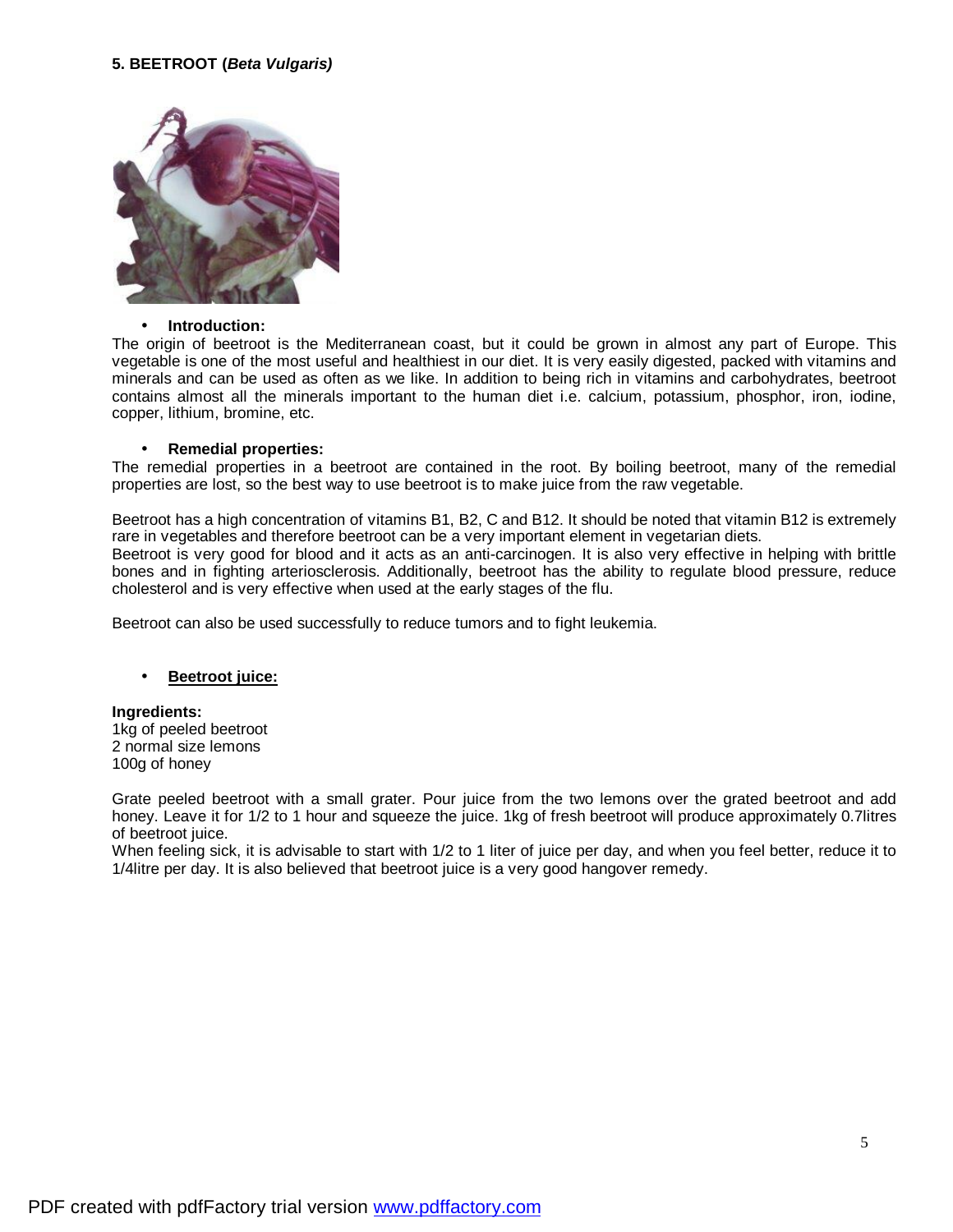#### **6. BIRCH** *(Betula Pendula)*



#### • **Introduction:**

Birch is the most useful tree that can be found in Europe. They are between 10m and 25m in height and have thin branches and a white bark. The bark can be peeled off in thin layers. There are two types of birch:

- White or Common Birch
- Northern Birch.

#### • **Remedial properties:**

Both types have exactly the same remedial properties. Birch leaves, flowers, bark and the sap have remedial properties.

The leaves can be collected during the whole vegetative cycle of the tree and should be dried away from direct sunlight in a dry airy place. The bark is collected in the spring and autumn, while the sap is collected in the spring. The most effective way to collect sap from the birch is as follows:

#### **Step 1.**

Drill a small hole in the bark of the trunk.

#### **Step 2.**

Insert a straw into the hole and allow the sap to drip into a covered container.

#### **Step 3.**

Use a wooden cork to plug the hole afterwards.

In this way 4 to 5 liters of sap can be collected from one tree in a day. This results in a total of approximately 170litres of sap per tree in one season. So it is important to ensure that the container is large enough and it should also be checked regularly. Too many holes in one tree should be avoided as it is not good for the tree.

Sap contains sugar and if it is brought to boil, birch vine is produced. Sap and birch vine is a very good remedy for arteriosclerosis, obesity, kidney stone and other kidney problems.

If for some reason a birch tree is not available from which to collect sap, herbal soup prepared from the bark and leaves can be used as an alternative. This soup acts as a strong diuretic. Four cups daily, taken between meals, will help to gain relief from skin diseases, fluid retention, rheumatism and also helps to dilute and pass kidney stones. This soup can also act as a cleanser to counteract acne, pimples and other facial blemishes.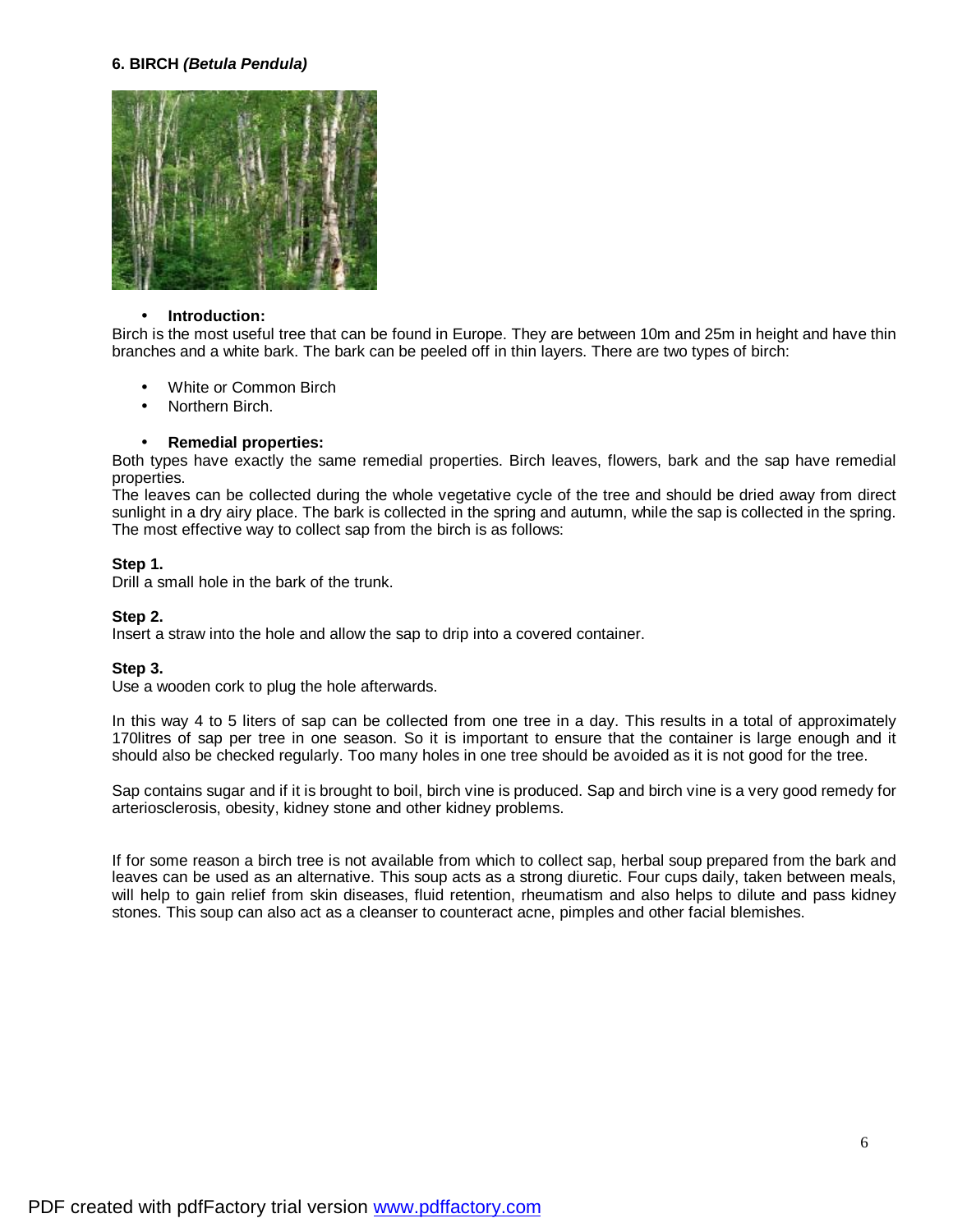# **7. BITTERBLOOM** *(Centaurium Umbellatum)*



### • **Introduction:**

Bitterbloom could be annual or perennial herb. The stem is square in shape and the whole herb can reach a height of up to 30cm. Its leaves are green and egg-shaped, while its flowers are small and pink-red in color. It usually grows along roadsides and deserted fields.

# • **Remedial properties:**

Remedial properties can be found in the flowers and leaves. They should be gathered only during the blooming period. Herbal tea prepared from this herb is a good remedy for kidney and liver problems. Also it is very good for heartburn, headaches and it also improves appetite and regulates digestion. Bitterbloom is also used as an ingredient to prepare St. John's Wort Oil.

# **8. BLACKBERRY** *(Rubus Fructicosus)*



### • **Introduction:**

Blackberry is a shrub with horizontal spreading roots, which crawl just below the surface. There are numerous 1m to 3m long thorny branches stemming from the root, crawling over walls or other tree branches. Its flowers are small and white or pale pink color and its fruit is black in color when ripe.

### • **Remedial properties:**

Remedial properties could be found in the root, new leaves, shoots, flowers and fruit. The root and is gathered in spring and autumn and the young leaves and shoots are gathered in the springtime, while the flowers are gathered during the blooming season. The fruit can be gathered either when ripe or unripe.

Its leaves are harvested before the berries are ripe and they are dried away from direct sunlight or in an oven at 40ºC.

Herbal soup made from dried blackberry leaves is a very good remedy for gastritis, diarrhea, and inflammation of the mouth. Taking 4 cups of the soup daily between meals, can bring the relief to people suffering from gastritis, dysentery and diarrhea. Gargling the herbal soup will help with sore throats.